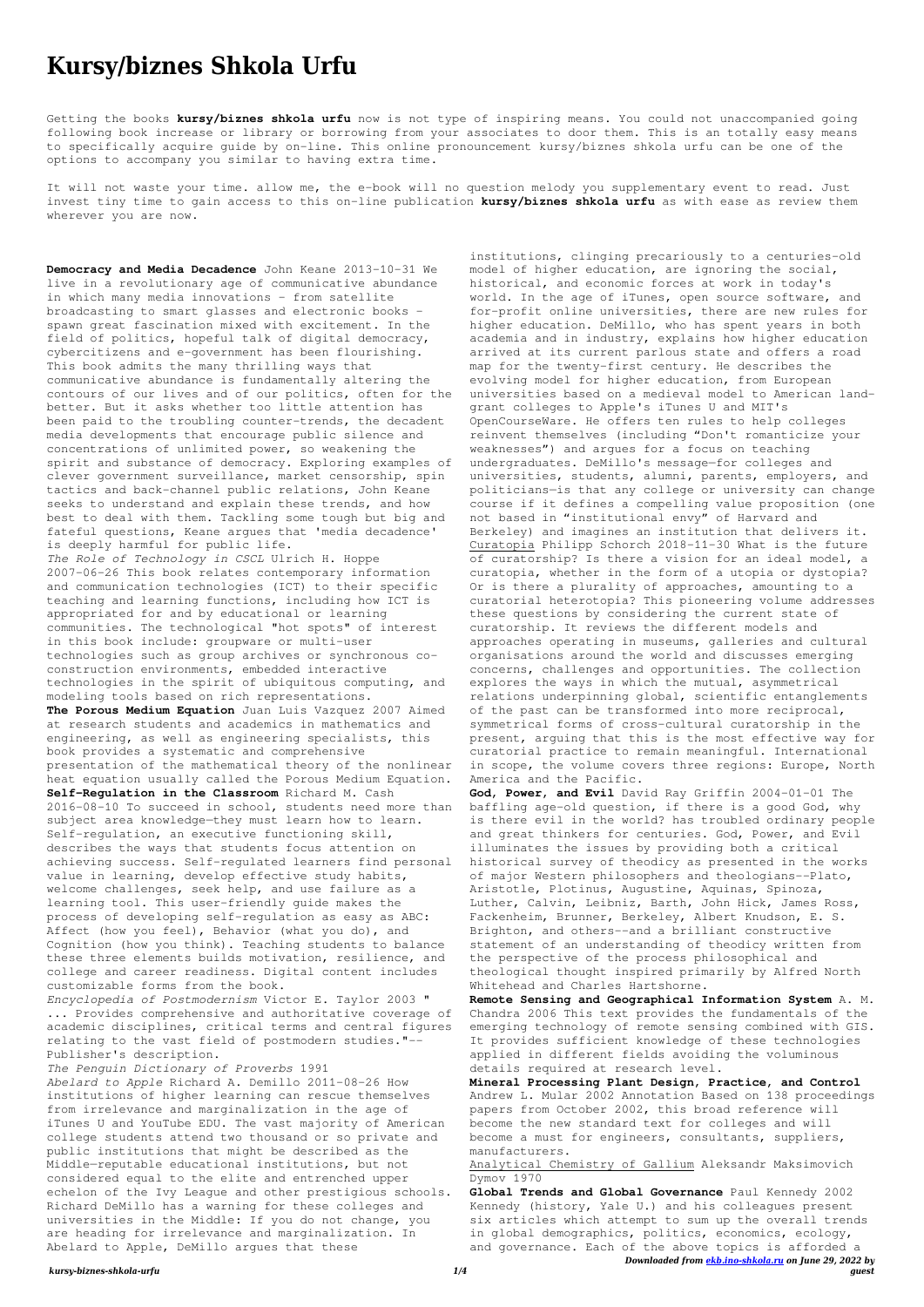separate section, and a final section sums up the findings of the preceding material. Most of the material is based on reports issued by the United Nations and other international organizations. The scope of the topic leads to little analysis, but some future trends are posited. Distributed by Stylus. Annotation copyrighted by Book News, Inc., Portland, OR Altdeutsches Handwörterbuch Karl Heinrich Wilhelm Wackernagel 1878

## Teaching Other Subjects Through English Sheelagh Deller 2007-03

Beyond 2.0 Steve Collins 2014 The music industry, as with most other media forms, is in the middle of a period of enormous transformation. Digital technologies have empowered producers and consumers of music traditional ways of making and distributing music are under threat as musicians and their audiences embrace new opportunities, many of which bypass the incumbent middlemen. Whilst it is clear that the music industry is thriving, the traditional recording industry, dominated by a handful of multinational corporations is struggling to stay relevant. The changes are so dramatic that the term Music 2.0 has become commonly used to delineate old and new business models and approaches. But the demise of the traditional music industry is overstating things the reality is that (whilst their profits may be diminishing) they still dominate a multi-billion dollar marketplace and exercise unprecedented control over the star-making process. And, of course, they have the resources to be able to reinvent themselves. The actual future of music is a complex and contested one. This book aims to unpack that complexity, map the changes and explain the causes and motivations surrounding an industry undergoing change. It explores the world of popular music from three distinct perspectives. Firstly, it examines the new opportunities available to consumers of music interrogating how the lines between production and consumption are blurring, creating fans who do much more than just listen to music. Secondly, it draws on interviews with a diverse range of musicians explaining their place in the brave new world and trying to articulate their newly defined roles. Finally, it examines the industry itself, and unpack the responses to current challenges from new and old players alike. *Chambers Dictionary of Etymology* 2000 *From Kievan Rus' to Modern Ukraine* Mykhaĭlo Hrushevsʹkyĭ

1984

Learning Online Barbara Means 2014-04-03 At a time when more and more of what people learn both in formal courses and in everyday life is mediated by technology, Learning Online provides a much-needed guide to different forms and applications of online learning. This book describes how online learning is being used in both K-12 and higher education settings as well as in learning outside of school. Particular online learning technologies, such as MOOCs (massive open online courses), multi-player games, learning analytics, and adaptive online practice environments, are described in terms of design principles, implementation, and contexts of use. Learning Online synthesizes research findings on the effectiveness of different types of online learning, but a major message of the book is that student outcomes arise from the joint influence of implementation, context, and learner characteristics interacting with technology--not from technology alone. The book describes available research about how best to implement different forms of online learning for specific kinds of students, subject areas, and contexts. Building on available evidence regarding practices that make online and blended learning more effective in different contexts, Learning Online draws implications for institutional and state policies that would promote judicious uses of online learning and effective implementation models. This in-depth research work concludes with a call for an online learning implementation research agenda, combining education institutions and research partners in a collaborative effort to generate and share evidence on effective practices. *Translation in Russian Contexts* Brian James Baer 2017-07-28 This volume represents the first large-scale effort to address topics of translation in Russian contexts across the disciplinary boundaries of Slavic Studies and Translation Studies, thus opening up new perspectives for both fields. Leading scholars from Eastern and Western Europe offer a comprehensive overview of Russian translation history examining a

variety of domains, including literature, philosophy and religion. Divided into three parts, this book highlights Russian contributions to translation theory and demonstrates how theoretical perspectives developed within the field help conceptualize relevant problems in cultural context in pre-Soviet, Soviet, and post-Soviet Russia. This transdisciplinary volume is a valuable addition to an under-researched area of translation studies and will appeal to a broad audience of scholars and students across the fields of Translation Studies, Slavic Studies, and Russian and Soviet history. *The Politics of Security in Modern Russia* Dr Mark Galeotti 2013-03-28 The Putin era saw a striking 'securitization' of politics, something that he has bequeathed to his chosen successor, Dmitry Medvedev. The omens from the early days of the Medvedev presidency have been mixed, marked both by less confrontational rhetoric towards the West and by war with Georgia and continued re-armament. Has the Medvedev generation learned the lessons not just from the Soviet era but also from the Yeltsin and Putin presidencies, or will security remain the foundation of Russian foreign and domestic policy? Fully up-to-date to reflect the evolving Medvedev presidency, the 2008 Georgian war and the impact of the economic downturn, this volume is a much needed objective and balanced examination of the ways in which security has played and continues to play a central role in contemporary Russian politics. The combination of original scholarship with extensive empirical research makes this volume an invaluable resource for all students and researchers of Russian politics and security affairs.

**World's Wackiest Lawsuits** K. R. Hobbie 1992 If you think people are suing each other for stranger reasons than ever, here's all the proof you need. These stories are all true and drawn from actual court records. Start with the one about the family who bought a house that turned out to be haunted. And the young actor who sued a barber for cutting off too much hair. There are dozens more hilarious, weird, and wacky cases that stretch to the limit the legal definition of frivolous.

**Contemporary Russian Cinema** Vlad Strukov 2016-04-12 Analysing films by established directors such as Sokurov and Zel'dovich, as well as lesser-known filmmakers like Balabanov and Kalatozishvili, this book explores the particular style of film presentation that has emerged in Russia since 2000, characterised by its use of highly abstract concepts and visual language.

**Paranoid Transformer** Aleksey Tikhonov 2020-08-18 The diary of Paranoid Transformer is the output of interactions between a series of neural networks. Mysterious, humorous, dark and sometimes intelligible, Paranoid Transformer points to new frontiers to "not only what can be achieved aesthetically by the plethora of contemporary deep learning techniques, but also the scope for human creativity in harnessing these AI tools for advancing the arts." -- Luba Elliott. Cases on Crimes George Stiles Harris 1926

*Teaching Practice Handbook* Roger Gower 1995 A reference book for EFL teachers in training. The book has been revised and updated in line with changes in teacher training, and reflects the Cambridge / RSA CTEFLA assessment guidelines.

**Identity and Translation Trouble** Ivana Hostová 2017-08-21 Besides providing a thorough overview of advances in the concept of identity in Translation Studies, the book brings together a variety of approaches to identity as seen through the prism of

translation. Individual chapters are united by the topic and their predominantly cultural approach, but they also supply dynamic impulses for the reader, since their methodologies, level of abstraction, and subject matter differ. The theoretical impulses brought together here include a call for the ecology of translational attention, a proposal of transcultural and farcical translation and a rethinking of Bourdieu's habitus in terms of František Miko's experiential complex. The book also offers first-hand insights into such topics as post-communist translation practices, provides sociological insights into the role politics played during state socialism in the creation of fields of translated fiction and the way imported fiction was able to subvert the intentions of the state, gives evidence of the struggles of small locales trying to be recognised though their literature, and draws links between local theory and more widely-known concepts. *Integrating Engineering Education and Humanities for*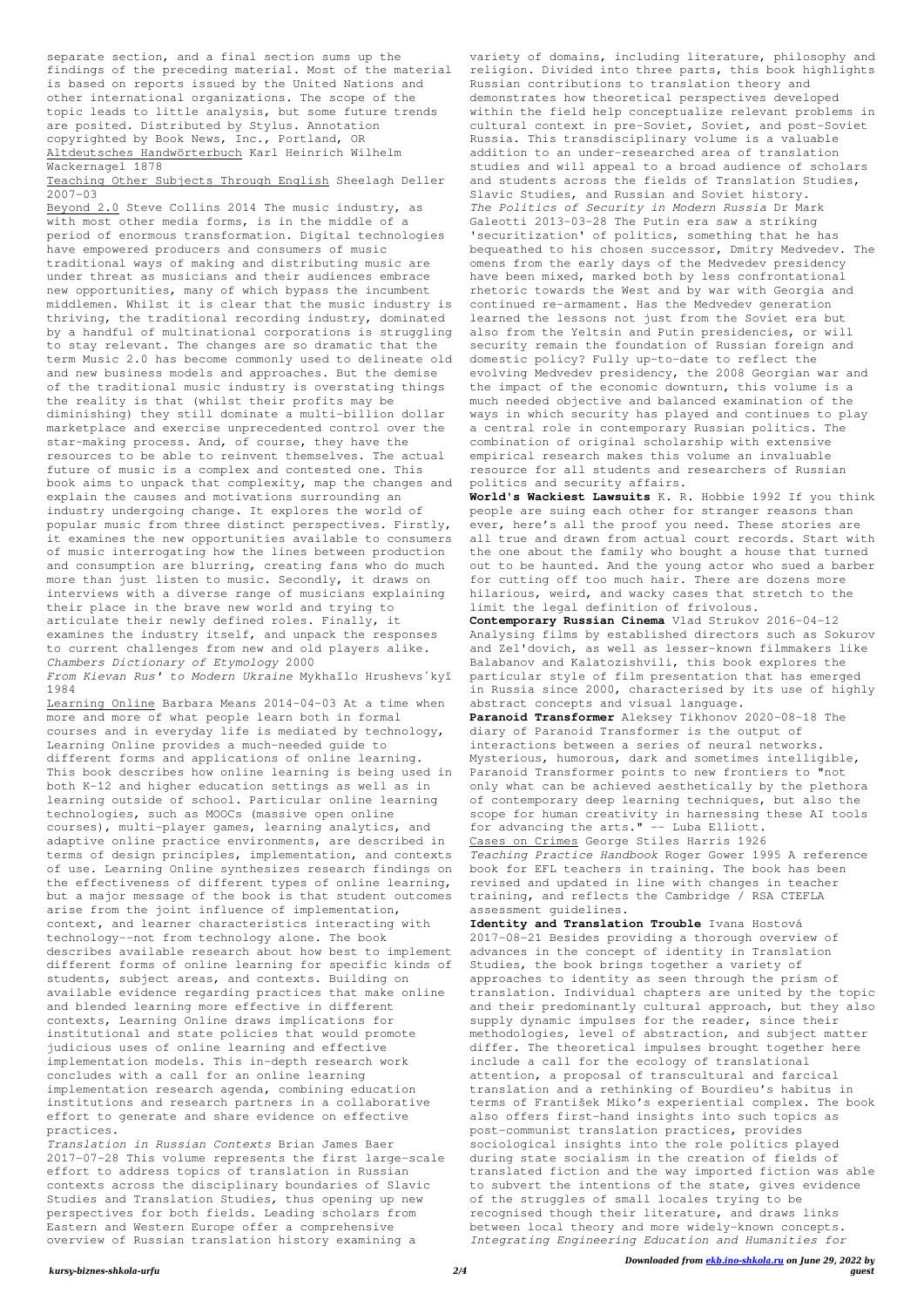*kursy-biznes-shkola-urfu 3/4*

*Global Intercultural Perspectives* Zhanna Anikina 2020-05-06 This book presents papers from the International Conference on Integrating Engineering Education and Humanities for Global Intercultural Perspectives (IEEHGIP 2020), held on 25–27 March 2020. The conference brought together researchers and practitioners from various disciplines within engineering and humanities to offer a range of perspectives. Focusing on, but not limited to, Content and Language Integrated Learning (CLIL) in Russian education the book will appeal to a wide academic audience seeking ways to initiate positive changes in education.

The Reign of Henry VIII from His Accession to the Death of Wolsey John Sherren Brewer 1884

**Reflective Teaching in Higher Education** Paul Ashwin 2020-02-20 Reflective Teaching in Higher Education is the definitive textbook for those wanting to excel at teaching in the sector. Informed by the latest research in this area, the book offers extensive support for those at the start of an academic career and career-long professionalism for those teaching in higher education. Written by an international collaborative author team of experts led by Paul Ashwin, Reflective Teaching in Higher Education offers two levels of support: practical guidance for day-to-day teaching, covering key issues such as strategies for improving learning, teaching and assessment, curriculum design, relationships, communication, and inclusion - evidenceinformed 'principle's to aid understanding of how theories can effectively inform teaching practices, offering ways to develop a deeper understanding of teaching and learning in higher education In addition to new case studies from a wider variety of countries than ever before, this new edition includes discussion of: - What is meant by 'agency' - Gender, ethnicity, disability and university teaching - Digital learning spaces and social media - Teaching career development for academics - Decolonising the curriculum - Assessment and feedback practices - Teaching excellence and 'learning gain' - 2015 UN General Assembly 2030 Agenda for Sustainable Development reflectiveteaching.co.uk provides a treasure trove of additional support. It includes supplementary sector specific material to support for considering questions around society's educational aims, and much more besides. *The Meaning of Learning and Knowing* Erik Jan van Rossum 2010-01-01 The Meaning of Learning and Knowing, coauthored by Erik Jan van Rossum and Rebecca Hamer, brings together empirical studies on epistemology, student thinking, teacher thinking, educational policy and staff development forging a solid and practical foundation for educational innovation. Open Codes Peter Weibel 2019-07 Today we live in a globalized world, controlled and created by digital codes. From communication to transportation (of people, goods, and messages), everything is guided by codes that use electromagnetic waves and computers. With the ?Open Codes. Living in Digital Worlds± exhibition, the ZKM Karlsruhe is once again addressing the subject of digitalization and the recording of the world through the binary code.0Everyone should have the chance to understand what lies behind today?s digital world. The exhibition will present artworks and scientific works based on digital as well as on analog codes. The works visualize and explain the complex dynamics of code, and the way in which they are increasingly shaping the way we live and perceive the world. 00Exhibition: ZKM - Zentrum für Kunst und Medien, Karlsruhe, Germany  $(19.10.2017 - 06.01.2019)$ .

**Balanced Scorecard** Paul R. Niven 2011-01-04 This book provides an easy-to-follow roadmap for successfully implementing the Balanced Scorecard methodology in small- and medium-sized companies. Building on the success of the first edition, the Second Edition includes new cases based on the author's experience implementing the balanced scorecard at government and nonprofit agencies. It is a must-read for any organization interested in achieving breakthrough results.

**CIFL Pedagogical Peculiarities** 2017-11-27 Pedagogical Peculiarities: Conversations at the Edge of University Teaching and Learning explores the peculiarities characterising university teaching cultures through a consideration of the implications, tensions and impacts associated with academic development in higher education.

**Commuter Spouses** Danielle Lindemann 2019-03-15 What can we learn from looking at married partners who live apart? In Commuter Spouses, Danielle Lindemann explores how couples cope when they live apart to meet the demands of their dual professional careers. Based on the personal stories of almost one-hundred commuter spouses, Lindemann shows how these atypical relationships embody (and sometimes disrupt!) gendered constructions of marriage in the United States. These narratives of couples who physically separate to maintain their professional lives reveal the ways in which traditional dynamics within a marriage are highlighted even as they are turned on their heads. Commuter Spouses follows the journeys of these couples as they adapt to change and shed light on the durability of some cultural ideals, all while working to maintain intimacy in a nonnormative relationship. Lindemann suggests that everything we know about marriage, and relationships in general, promotes the idea that couples are focusing more and more on their individual and personal betterment and less on their marriage. Commuter spouses, she argues, might be expected to exemplify in an extreme manner that kind of self-prioritization. Yet, as this book details, commuter spouses actually maintain a strong commitment to their marriage. These partners illustrate the stickiness of traditional marriage ideals while simultaneously subverting expectations. *Higher Education in Kazakhstan 2017* Collectif 2017-03-15 Higher education policy is the key to lifelong learning and this is particularly important as the ageing population is increasing in many countries. It is a major driver of economic competitiveness in an increasingly knowledge-driven global economy and it also brings social cohesion and well-being. Countries are increasingly aware that higher education institutions need to foster the skills required to sustain a globally competitive research base and improve knowledge dissemination to the benefit of society. Kazakhstan's higher education system has made progress over the past ten years. However, there is scope for improvement in delivering labour-market relevant skills to Kazakhstanis, and in supporting economic growth through research and innovation. In examining the higher education system in Kazakhstan, this report builds on a 2007 joint OECD/World Bank review: Reviews of National Policies for Education: Higher Education in Kazakhstan 2007. Each chapter presents an overview of progress made in the past decade across the main areas explored in the 2007 report. These include quality and relevance, access and equity, internationalisation, research and innovation, financing and governance. The report also examines policy responses to evolving dynamics in higher education and the wider socio-economic changes. *Spatial Affairs* Giulia Bini 2021-06-14 Transformations of the conceptualization of space This exhibition catalog investigates the interdependence of physical and digital presence in contemporary art, opening up fresh perspectives on the very foundations of our lived environment. Artists include: Morehshin Allahyari, Andreas Angelidakis, Carola Bonfili, Adam Broomberg & Guy De Lancey & Brian O'Doherty, Petra Cortright, Agnes Denes, Aleksandra Domanovi?, Louise Drulhe, Wojciech Fangor, Stanislav Filko, Lucio Fontana, Dora García, Sam Ghantous, János Gulyás, Hans Hollein, Lauren Huret, Jodi, Hiroshi Kawano, Katarzyna Kobro, Alicja Kwade, Oliver Laric, Sam Lavigne & Tega Brain, Jan Robert Leegte, Lou Cantor, Stano Masár, Cildo Meireles, Rosa Menkman, Metahaven, Imre Nagy, Georg Nees, Robert Olawuyi, Gyula Pauer, Goran Petercol, Sascha Pohflepp & Alessia Nigretti & Matthew Lutz, Àngels Ribé, The Rodina, Rafaël Rozendaal, Jeffrey Shaw, Andrej Skufca, Károly Tamkó Sirató, Viktor Timofeev, Unrated (Besorolás Alatt) and Gyula Várnai.

*Soviet Education* Nigel Grant 1979

**The Terrible Privacy Of Maxwell Sim** Jonathan Coe 2010-05-27 The Terrible Privacy of Maxwell Sim is Jonathan Coe's latest heart-breaking and hilarious novel Maxwell Sim could be any of us. He could be you. He's about to have a mid-life crisis (though eh doesn't know it yet). He'll be found in his car in the north of Scotland, half-naked and alone, suffering hypothermia, with a couple of empty whisky bottles and a boot full of toothbrushes. It's a far cry from a restaurant in Sydney, where his story starts. But then Maxwell Sim has, unknowingly, got a long way to go. If he knew now about his lonely journey to the Shetland Isles, or the truth about his father and the folded photograph, or the